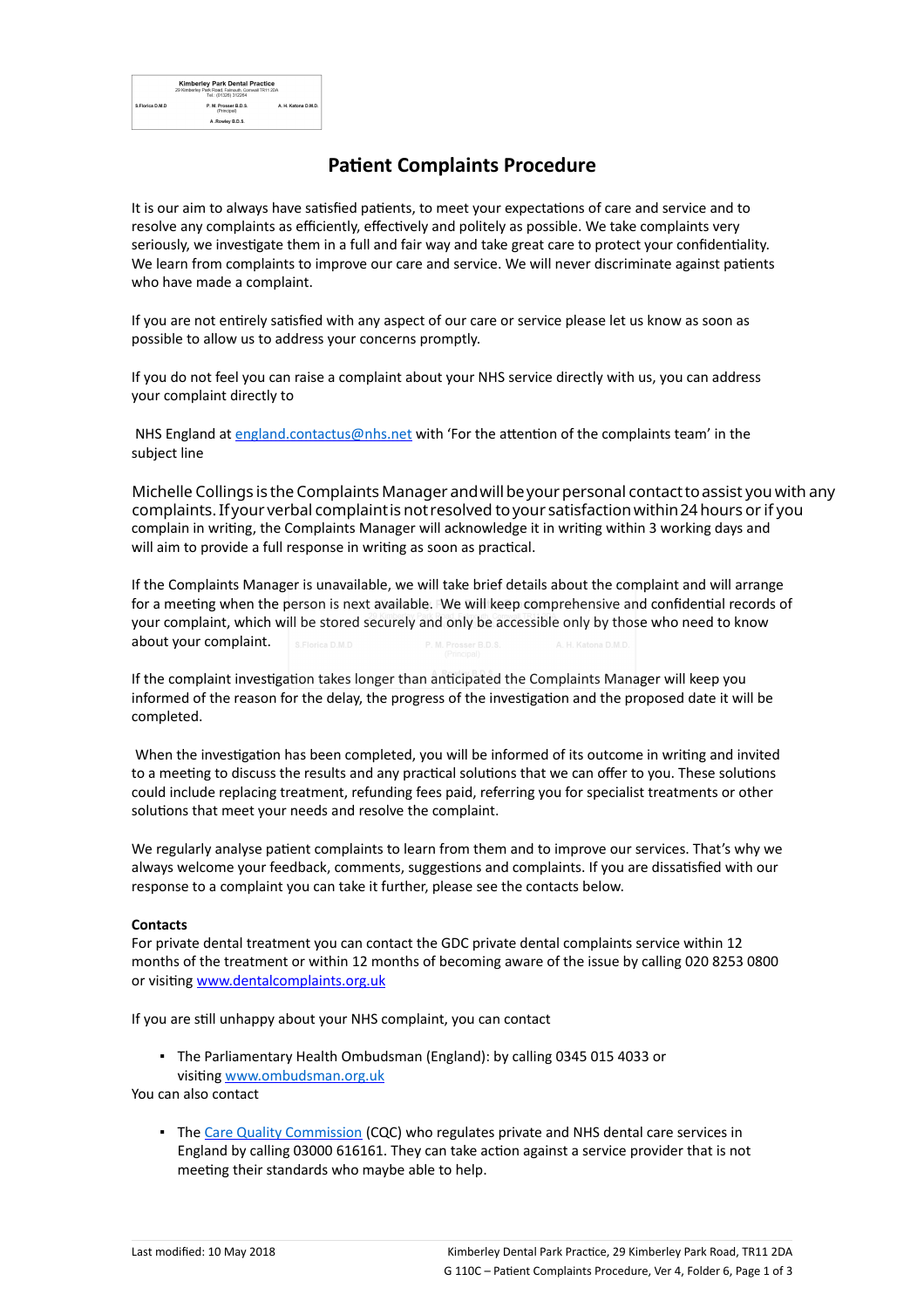| <b>Kimberley Park Dental Practice</b><br>29 Kimberley Park Road, Falmouth, Cornwall TR11 2DA<br>Tel: (01326) 312264 |                                     |                     |
|---------------------------------------------------------------------------------------------------------------------|-------------------------------------|---------------------|
| S Florica D M D                                                                                                     | P. M. Prosser R.D.S.<br>(Principal) | A. H. Katona D.M.D. |
|                                                                                                                     | A Rowley B.D.S.                     |                     |

The General Dental Council is responsible for regulating all dental professionals. You can complain using their online form at [www.gdc-uk.org](http://contactus.gdc-uk.org/Enquiry/SelectType) contact them on information@gdc-org.uk or by calling 020 7167 6000.

|                 | <b>Kimberley Park Dental Practice</b><br>29 Kimberley Park Road, Falmouth, Cornwall TR11 2DA<br>Tel.: (01326) 312264 |                     |
|-----------------|----------------------------------------------------------------------------------------------------------------------|---------------------|
| S.Florica D.M.D | P. M. Prosser B.D.S.<br>(Principal)                                                                                  | A. H. Katona D.M.D. |